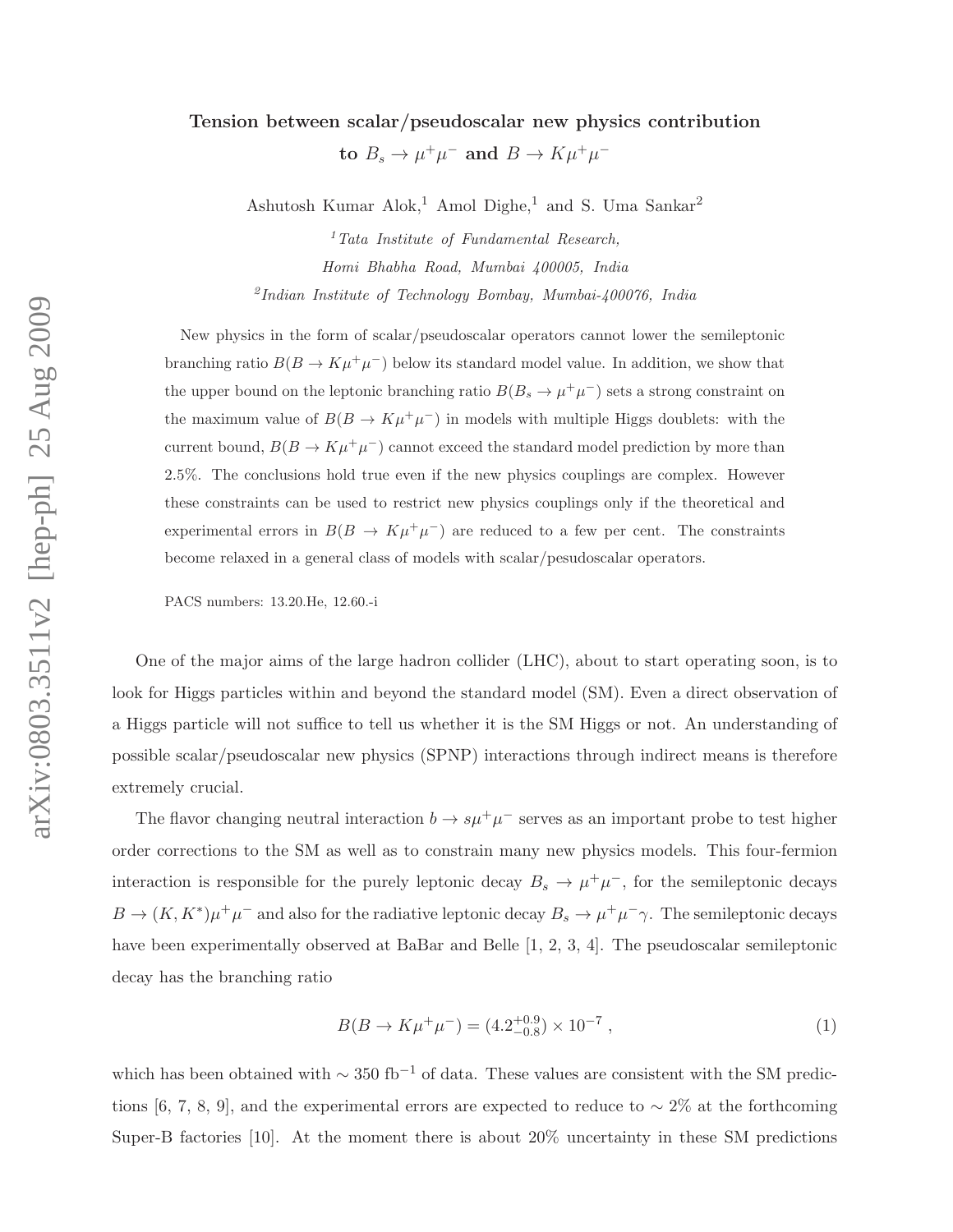due to the error in the quark mixing matrix element  $V_{ts}$  and the uncertainties related to strong interactions. Improvements in the lattice calculations and the measurement of  $V_{ts}$  are likely to bring this error down to a few per cent within the next decade.

The purely leptonic decay  $B_s \to \mu^+ \mu^-$  is highly suppressed in the SM, the prediction for its branching ratio being  $(3.35 \pm 0.32) \times 10^{-9}$  [11]. The uncertainty in the SM prediction is mainly due to the uncertainty in the decay constant  $f_{B_s}$  and  $V_{ts}$ . This decay is yet to be observed in experiments. Recently the upper bound on its branching ratio has been improved to [12]

$$
B(B_s \to \mu^+ \mu^-) < 0.58 \times 10^{-7} \quad (95\% \text{ C.L.}), \tag{2}
$$

which is still more than an order of magnitude away from its SM prediction. The decay  $B_s \to \mu^+ \mu^$ will be one of the important rare B decay channels to be studied at the LHC and we expect that the sensitivity of about  $10^{-9}$  can be reached in a few years [13].

In the context of these decays, one needs to focus only on new physics from scalar/pseudoscalar interactions, since (i) new physics in the form of vector/axial-vector operators is highly constrained by the data on  $B \to (K, K^*)\mu^+\mu^-$  as shown in [14], and (ii) new physics in the form of tensor and magnetic dipole operators does not contribute to  $B(B_s \to \mu^+ \mu^-)$ . A measured value of  $B(B_s \to \mu^+ \mu^-) \gtrsim 10^{-8}$  indicates that the new physics must be in the form of scalar/pseudoscalar operators.

We take the effective Lagrangian for the four-fermion transition  $b \to s \mu^+ \mu^-$  to be [6]

$$
L(b \to s\mu^+\mu^-) = L_{SM} + L_{SP} \,,\tag{3}
$$

where

$$
L_{SM} = \frac{\alpha G_F}{\sqrt{2\pi}} V_{tb} V_{ts}^* \left\{ C_9^{\text{eff}} (\bar{s}\gamma_\mu P_L b) \bar{\mu}\gamma_\mu \mu + C_{10} (\bar{s}\gamma_\mu P_L b) \bar{\mu}\gamma_\mu \gamma_5 \mu + 2 \frac{C_7^{\text{eff}}}{q^2} m_b (\bar{s} i\sigma_{\mu\nu} q^\nu P_R b) \bar{\mu}\gamma_\mu \mu \right\},\tag{4}
$$

$$
L_{SP} = \frac{\alpha G_F}{\sqrt{2}\pi} V_{tb} V_{ts}^* \left\{ \tilde{R}_S \left( \bar{s} P_R b \right) \bar{\mu} \mu + \tilde{R}_P \left( \bar{s} P_R b \right) \bar{\mu} \gamma_5 \mu \right\} . \tag{5}
$$

Here  $P_{L,R} = (1 \mp \gamma_5)/2$  and q is the sum of the  $\mu^+$  and  $\mu^-$  momenta.  $\tilde{R}_S$  and  $\tilde{R}_P$  are the scalar and pseudoscalar new physics couplings respectively, which in general can be complex. We use the notation  $\tilde{R}_S \equiv R_S e^{i\delta_S}, \tilde{R}_P \equiv R_P e^{i\delta_P}$ . Here the phases are restricted to be  $0 \leq (\delta_S, \delta_P) < \pi$ , whereas  $R<sub>S</sub>$  and  $R<sub>P</sub>$  can take positive as well as negative values. Within SM, the Wilson coefficients in Eq. (4) have the following values [6]:

$$
C_7^{\text{eff}} = -0.310 \ , \ C_9^{\text{eff}} = +4.138 + Y(q^2) \ , \ C_{10} = -4.221, \tag{6}
$$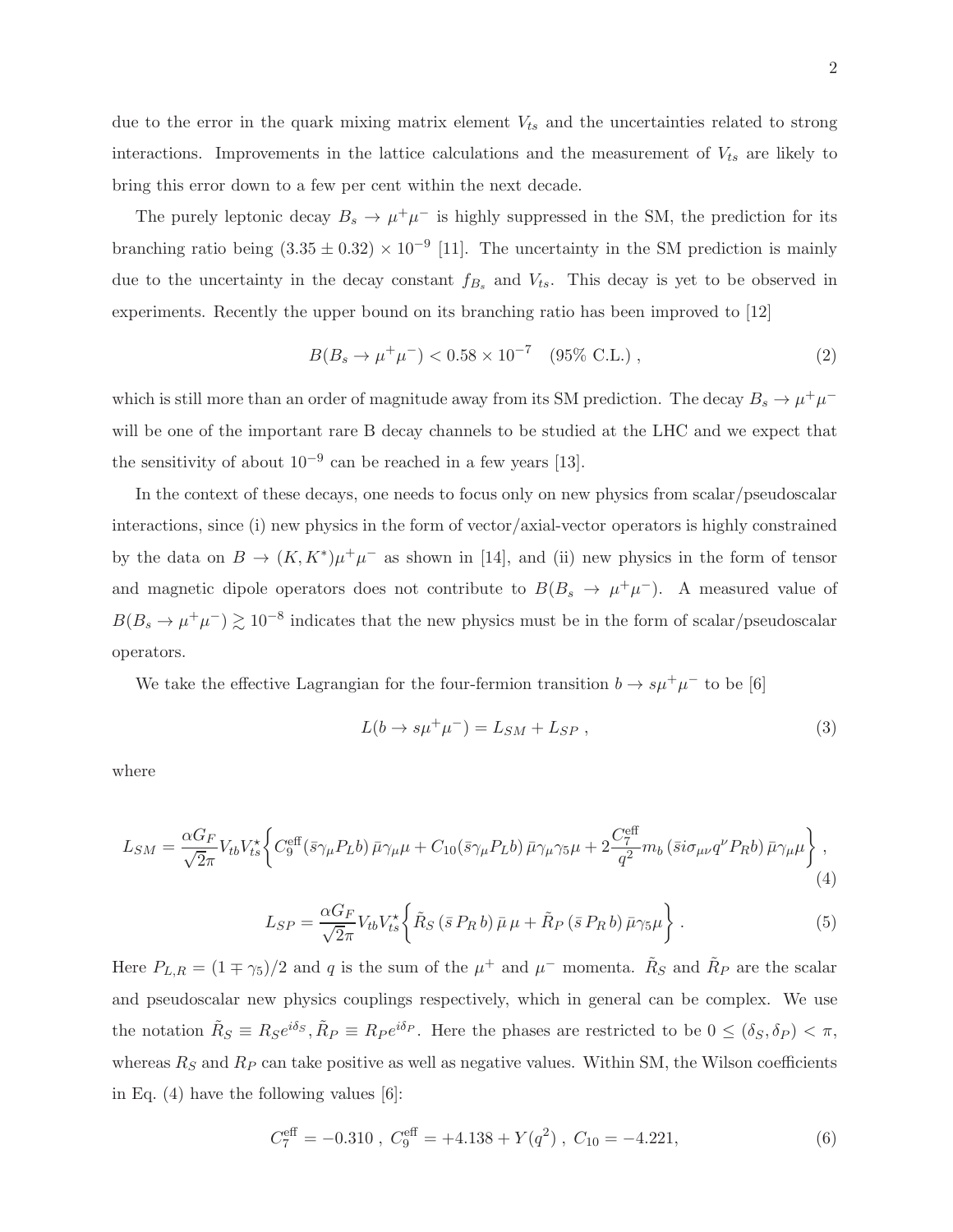where the function  $Y(q^2)$  is given in [15]. These coefficients have an uncertainty of about 5%, which arises mainly due to their scale dependence.

In Eq. (5), we have taken only  $P_R$  in the quark bilinear, while the most general Lagrangian must have a linear combination of  $P_L$  and  $P_R$ . Here we start by considering the simpler case because SPNP operators mostly arise due to multiple Higgs doublets. In such models, the coefficient of  $P_R$ in the Lagrangian is much larger than that of  $P_L$  [6]. In two Higgs doublet model, for instance, the coefficient of  $P_L$  is smaller by a factor of  $m_s/m_b$  [16]. We shall examine the consequences of considering the most general quark bilinear in the latter part of this Letter.

In the following, we consider the interrelations between the contributions of  $L_{SP}$  to the branching ratios of the decays  $B_s \to \mu^+\mu^-$  and  $B \to K\mu^+\mu^-$ . The effect of SPNP couplings on additional observables related to these decays, viz. forward-backward asymmetry in the semileptonic decay and the polarization asymmetry in the leptonic decay, has been studied in [5]. The contribution of  $L_{SP}$  to  $B \to K^* \mu^+ \mu^-$  is so small [6] that no worthwhile correlation can be established between it and other decays. Also,  $L_{SP}$  does not contribute to the radiative leptonic decay  $B_s \to \mu^+ \mu^- \gamma$ [17, 18].

We first consider the contribution of  $L_{SP}$  to the decay rate of  $B_s \to \mu^+ \mu^-$ . The branching ratio is given by

$$
B_{SP}(B_s \to \mu^+ \mu^-) = \frac{G_F^2 \alpha^2 m_{B_s}^3 \tau_{B_s}}{64\pi^3} |V_{tb} V_{ts}^*|^2 f_{B_s}^2 (R_S^2 + R_P^2) \,. \tag{7}
$$

Taking  $f_{B_s} = (0.259 \pm 0.027)$  GeV [19], we get

$$
B_{SP}(B_s \to \mu^+ \mu^-) = (1.43 \pm 0.30) \times 10^{-7} (R_S^2 + R_P^2) . \tag{8}
$$

Note that the present experimental upper limit on  $B(B_s \to \mu^+\mu^-)$  is an order of magnitude larger than the SM prediction. In the following, we will assume that the SPNP will provide an order of magnitude increase of  $B(B_s \to \mu^+\mu^-)$ . In such a situation, the SM amplitude can be neglected in the calculation of the branching ratio. Equating the expression in Eq. (8) to the present 95% C.L. upper limit in Eq. (2), we get the inequality

$$
(R_S^2 + R_P^2) \le 0.70 \tag{9}
$$

where we have taken the  $2\sigma$  lower bound for the coefficient in Eq. (8). Thus, the allowed region in the  $R_S-R_P$  parameter space is the interior of a "leptonic" circle of radius  $r_\ell \approx 0.84$  centered at the origin, as indicated in both the panels of Fig. 1. As the upper bound on  $B(B_s \to \mu^+ \mu^-)$  goes down, the radius of the circle will shrink.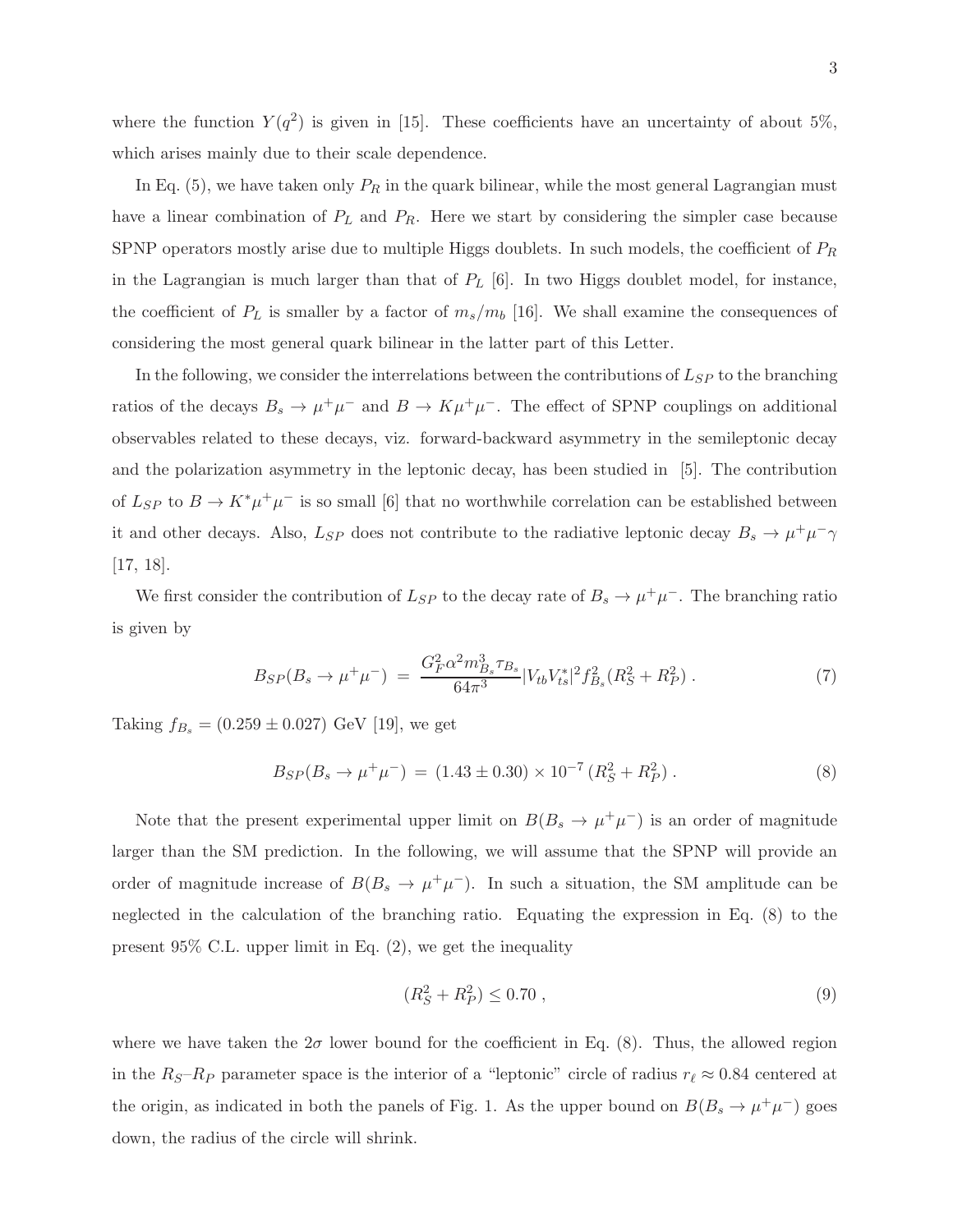

FIG. 1: The allowed ranges of  $R<sub>S</sub>$  and  $R<sub>P</sub>$ , when the new physics couplings are real. In both figures, the dark grey circles centered at origin represent the regions allowed by the current  $2\sigma$  upper bound on  $B(B_s \to \mu^+\mu^-)$ . The light grey annulus in each figure represents the parameter space allowed by  $B(B \to B))$  $K\mu^+\mu^-$ ) at  $2\sigma$ . The width of the annulus corresponds to the sum of the theoretical and experimental errors, both of which are taken to be 2%. In the left panel, we take  $B(B \to K\mu^+\mu^-) = (5.64 \pm 0.11) \cdot 10^{-7}$ . The overlap between the allowed regions is represented by the black crescent. In the right panel we take  $B(B \to K\mu^+\mu^-) = (6.04 \pm 0.12) \cdot 10^{-7}$ , where the allowed parameter spaces do not overlap.

We now turn to the semileptonic decay  $B \to K \mu^+ \mu^-$ . The measured branching ratio is consistent with the SM prediction, though there is a 25% error in the measurement and about 20% error in the theoretical prediction due to uncertainties in  $V_{ts}$ , form factors and Wilson coefficients (which in turn depend on  $V_{ts}$ ). With the addition of the SPNP contribution, the theoretical prediction for the net branching ratio becomes [6]

$$
B(B \to K\mu^+\mu^-) = [5.25 + 0.18(R_S^2 + R_P^2) - 0.13R_P \cos \delta_P] (1 \pm 0.20) \times 10^{-7}, \quad (10)
$$

In Eq. (10), the first term is purely due to the SM, the second term is purely due to SPNP and the third term is due to the interference of the two. The theoretical errors arise from one tensor and two vector form factors in the SM, and a scalar form factor in SPNP (which is related to one of the SM vector form factors). We have made the simplifying assumption that the fractional uncertainties in all the form factors are the same.

Eq. (10) can be rewritten as

$$
B(B \to K\mu^+\mu^-) = (1+\epsilon)B_{\rm SM} , \qquad (11)
$$

where  $\epsilon$  is the fractional change in the branching ratio due to SPNP. The maximum negative value that  $\epsilon$  can take is  $-0.005$ , thus implying that the SPNP new physics cannot lower the branching ratio  $B(B \to K \mu^+ \mu^-)$  by more than 0.5% below its standard model value. Indeed, if the theoretical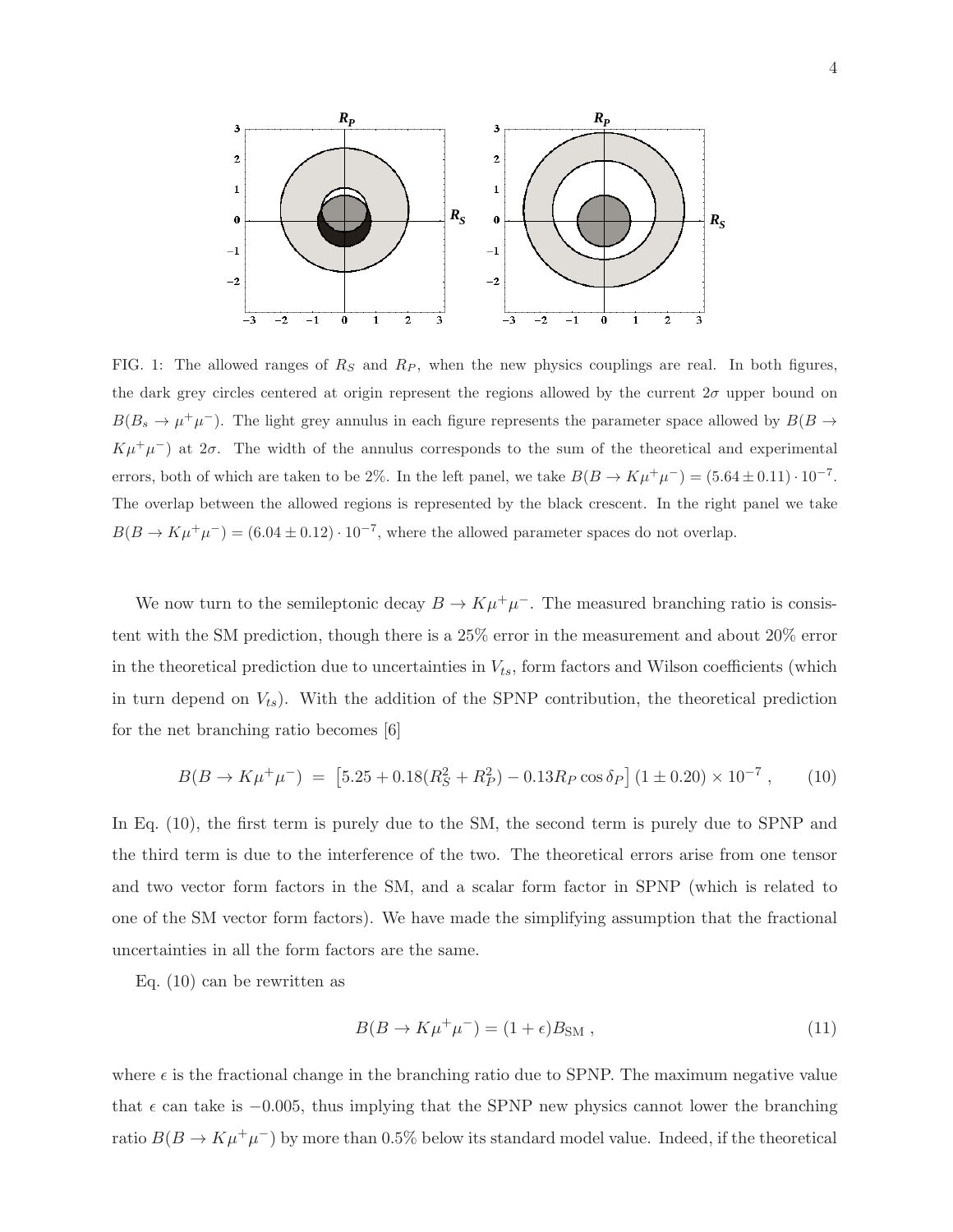and experimental errors in this quantity were improved to 5%, with the central values unchanged, the discrepancy cannot be accounted for by SPNP at  $2\sigma$ .

Let us first consider the case where the new couplings  $R<sub>S</sub>$  and  $R<sub>P</sub>$  are real, which is typical for the class of models where the only charge-parity violation comes from the CKM matrix elements. Using Eqs.  $(1)$  and  $(10)$ , we get

$$
R_S^2 + (R_P - 0.36)^2 = \frac{B_{\text{exp}}}{(0.18 \pm 0.036) \times 10^{-7}} - 29.04 ,\qquad (12)
$$

where  $B_{\text{exp}}$  is the measured value of  $B(B_s \to K\mu^+\mu^-)$ . The region in the  $R_S-R_P$  plane allowed by the measurement of  $B(B_s \to K\mu^+\mu^-)$  is then an "semileptonic" annulus centered at  $(0, 0.36)$ , as shown in both the panels of Fig. 1. The inner and outer boundaries of this region correspond to the lower and upper bounds of the right hand side of Eq. (12). The right hand side turns out to be negative if  $B_{\text{exp}}$  is below the SM prediction by more than 0.5%. Then the radius of the circle becomes imaginary, which implies that the discrepancy of the measurement with the SM cannot be explained by SPNP.

To illustrate the tension between the quantities  $B(B_s \to \mu^+\mu^-)$  and  $B(B \to K\mu^+\mu^-)$ , we consider the scenario where the errors in both  $B_{\rm SM}$  and  $B_{\rm exp}$  have been reduced to 2%, while keeping the upper limit on  $B(B_s \to \mu^+ \mu^-)$  at its current value. The allowed  $R_S-R_P$  parameter space is shown in Fig. 1. If the lower limit on  $B_{\text{exp}}$  is small enough, the semileptonic annulus will overlap with leptonic circle, as shown in the left panel. However, if the lower limit on  $B_{\text{exp}}$  is larger than a critical value (determined by the bound on the leptonic branching ratio), then there is no region of overlap as shown in the right panel. In such a situation, the difference between  $B_{\text{exp}}$  and BSM cannot be accounted for by SPNP because of the constraint coming from the leptonic mode.

We represent the radius of the leptonic circle by  $r_{\ell}$  and the inner (outer) radius of the semileptonic annulus by  $r_{in}$  ( $r_{out}$ ). There is tension between the two measurements if

$$
r_{in} - r_{\ell} > 0.36 \tag{13}
$$

in which case the regions allowed by the two branching ratios do not overlap. Given the current value of  $r_{\ell} = 0.84$ , we require  $0 < r_{in} < 1.2$  for an overlap. This implies that the  $2\sigma$  lower limit on  $B_{\text{exp}}$  should be between  $4.93 \times 10^{-7}$  and  $5.67 \times 10^{-7}$ . (We have added the theoretical and experimental errors in quadrature.) If the upper bound on  $B(B_s \to \mu^+ \mu^-)$  is improved by a factor of 5, the  $2\sigma$  range for the lower limit on  $B_{\text{exp}}$  would be  $(4.93 - 5.57) \times 10^{-7}$ . For the tension to be manifest in future experiments, the reduction of errors in  $B_{\text{exp}}$  and  $B_{\text{SM}}$  is the most crucial.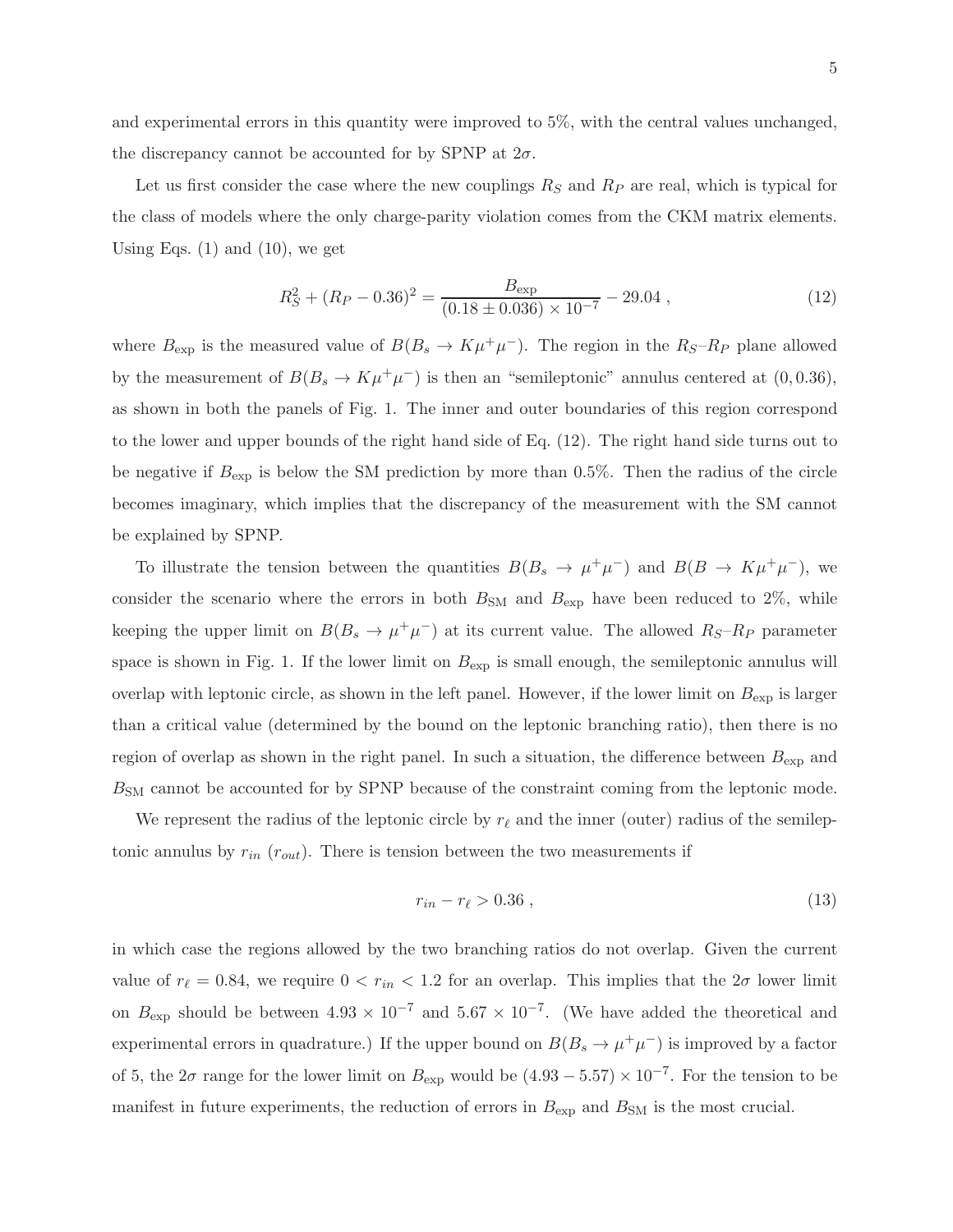When  $\tilde{R}_S$  and  $\tilde{R}_P$  are complex, the constraint Eq. (12) becomes

$$
R_S^2 + (R_P - 0.36 \cos \delta_P)^2 = \frac{B_{\text{exp}}}{(0.18 \pm 0.036) \times 10^{-7}} - 29.17 + (0.36 \cos \delta_P)^2. \tag{14}
$$

For nonzero  $\delta_P$ , the center of the semileptonic annulus shifts along the  $R_P$  axis, while the radius of the annuli are almost unchanged. If the allowed regions do not overlap for  $\delta_P = 0$  (as illustrated in the right panel of Fig. 1), then they will not overlap for any value of  $\delta_P$ . Hence the tension between  $B(B_s \to \mu^+\mu^-)$  and  $B(B \to K\mu^+\mu^-)$  persists, and gives rise to the same constraints on the semileptonic branching ratio even if the SPNP couplings are complex.

In writing the effective SPNP Lagrangian in Eq. (5), we considered only the quark bilinear  $\bar{s}P_Rb$ . Lorentz Invariance of the Lagrangian also allows the bilinear  $\bar{s}P_Lb$  in general. We can take this generalization into account by replacing  $\bar{s}P_Rb$  by  $\bar{s}(\alpha P_L + P_R)b$ , where  $\alpha$  is the strength of the  $\bar{s}P_Lb$  bilinear relative to that of  $\bar{s}P_Rb$ . With this modification,  $B(B \to K\mu^+\mu^-)$  is driven by the sum of the two quark bilinears with different chiralities, whereas  $B(B_s \to \mu^+ \mu^-)$  depends on their difference [20]. The expressions for the branching ratios of the two processes considered here are:

$$
B(B_s \to \mu^+ \mu^-) = (1 - \alpha)^2 (R_S^2 + R_P^2) (1.43 \pm 0.30) \times 10^{-7}, \tag{15}
$$

$$
B(B \to K\mu^{+}\mu^{-}) = [5.25 + 0.18(1+\alpha)^{2}(R_{S}^{2} + R_{P}^{2}) - 0.13(1+\alpha)R_{P}] (1 \pm 0.20) \times 10^{-7} (16)
$$

Here we have taken  $R_S, R_P$  and  $\alpha$  to be real for simplicity. For  $\alpha = 0$ , Eqs. (15) and (16) reduce to Eqs. (8) and (10) respectively. For the special case  $\alpha = 1$ , the new physics has no contribution to  $B_s \to \mu^+\mu^-$  because the quark bilinear is pure scalar and the corresponding pseudoscalar meson to vacuum transition matrix element is zero. In such cases,  $B(B_s \to \mu^+ \mu^-)$  is entirely due to the SM, and provides no constraints on  $B(B \to K\mu^+\mu^-)$ .

In Fig. 2, we show  $\epsilon_{\text{max}}$ , the maximum fractional deviation of  $B(B \to K\mu^+\mu^-)$  from its SM prediction as defined in Eq. (11), as a function of the  $2\sigma$  upper bound on  $B(B_s \to \mu^+ \mu^-)$ . The minimum allowed value of  $\epsilon$  is almost independent of the value of  $\alpha$  and the leptonic upper bound, and is approximately  $-0.005$ . For the class of models with multiple Higgs doublets,  $\alpha = 0$ , and the maximum value of  $\epsilon$  is restricted to  $+0.025$ , as seen in earlier discussions. With the additional freedom generated by the extra parameter  $\alpha$ , this severe constraint is relaxed. For example, for the models with  $\alpha \approx 1.5$ , the value of  $\epsilon$  may be as large as +0.7, as can be seen in the figure. In general for positive  $\alpha$  values,  $\epsilon_{\text{max}}$  increases with  $\alpha$  for  $\alpha < 1.0$ , and decreases thereafter. When  $\alpha$  < 0, Eq. (15) indicates that the constraints on  $R<sub>S</sub>$  and  $R<sub>P</sub>$  should become more restrictive. As a result,  $\epsilon$  is constrained to be even smaller. From the figure,  $\epsilon_{\text{max}}$  for negative  $\alpha$  are seen to be very close to zero, and the corresponding  $\epsilon_{\text{max}}$  curves are almost overlapping. This implies that for negative  $\alpha$ , any significant deviation of  $B(B \to K\mu^+\mu^-)$  from SM is impossible with SPNP.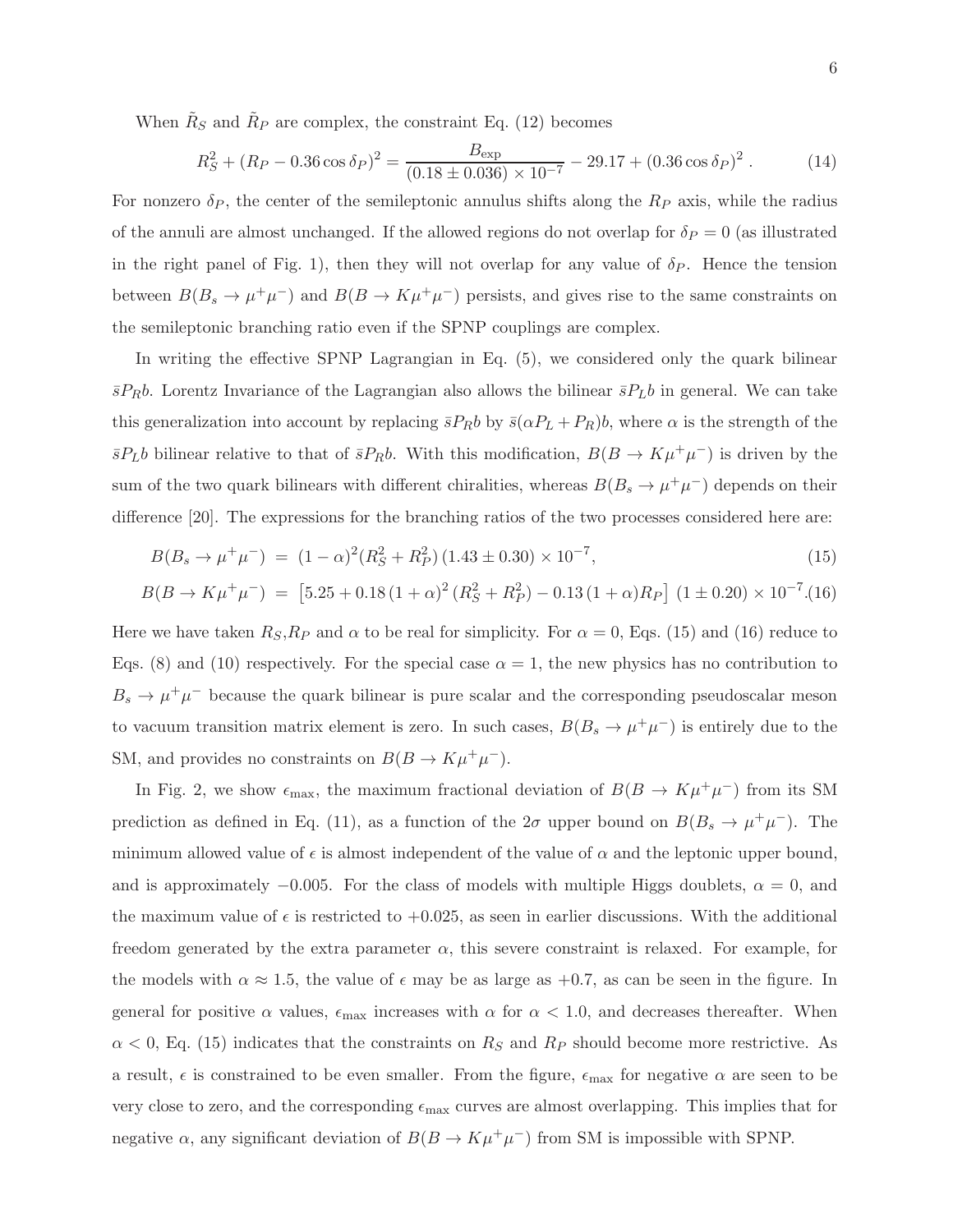

FIG. 2:  $\epsilon_{\text{max}}$  as a function of the  $2\sigma$  upper bound on  $B(B_s \to \mu^+\mu^-)$  for different values of  $\alpha$ . We have taken the theoretical error on  $B(B_s \to \mu^+\mu^-)$  to be 20%; decreasing it would further constrain  $\epsilon_{\text{max}}$ .

For the measurements of  $B(B_s \to \mu^+ \mu^-)$  and  $B(B \to K \mu^+ \mu^-)$  to be compatible with SPNP, the lower bound on  $B(B \to K\mu^+\mu^-)$  should be less than  $(1 + \epsilon_{\text{max}})B_{\text{SM}}$ . Thus, the upper bound on  $B(B_s \to \mu^+\mu^-)$  and the lower bound on  $B(B \to K\mu^+\mu^-)$  allow us to constrain the value of  $\alpha$ in a class of models that involve new physics scalar/pseudoscalar couplings.

In this letter, we have parameterized scalar/pseudoscalar new physics in terms of the effective operators given in Eq. (5). In general, the introduction of new scalar/pseudoscalar fields into a model leads to not only new effective operators but also modification of the coefficients of the SM operators, e.g. the Wilson coefficients  $C_7$ ,  $C_9$  and  $C_{10}$  shown in Eq. (4). However, it has been shown that these modifications due to new scalar/pseudoscalar fields are very small [16, 21]. We have computed these changes in the two Higgs doublet model and found them to be at most 1%. Thus, our assumption of retaining the SM values for the Wilson coefficients, even in the presence of new scalar/pseudoscalar fields, is valid.

In summary, we have shown that in a class of models with new scalar/pseudoscalar operators, which includes models with multiple Higgs doublets, the SPNP couplings are strongly constrained